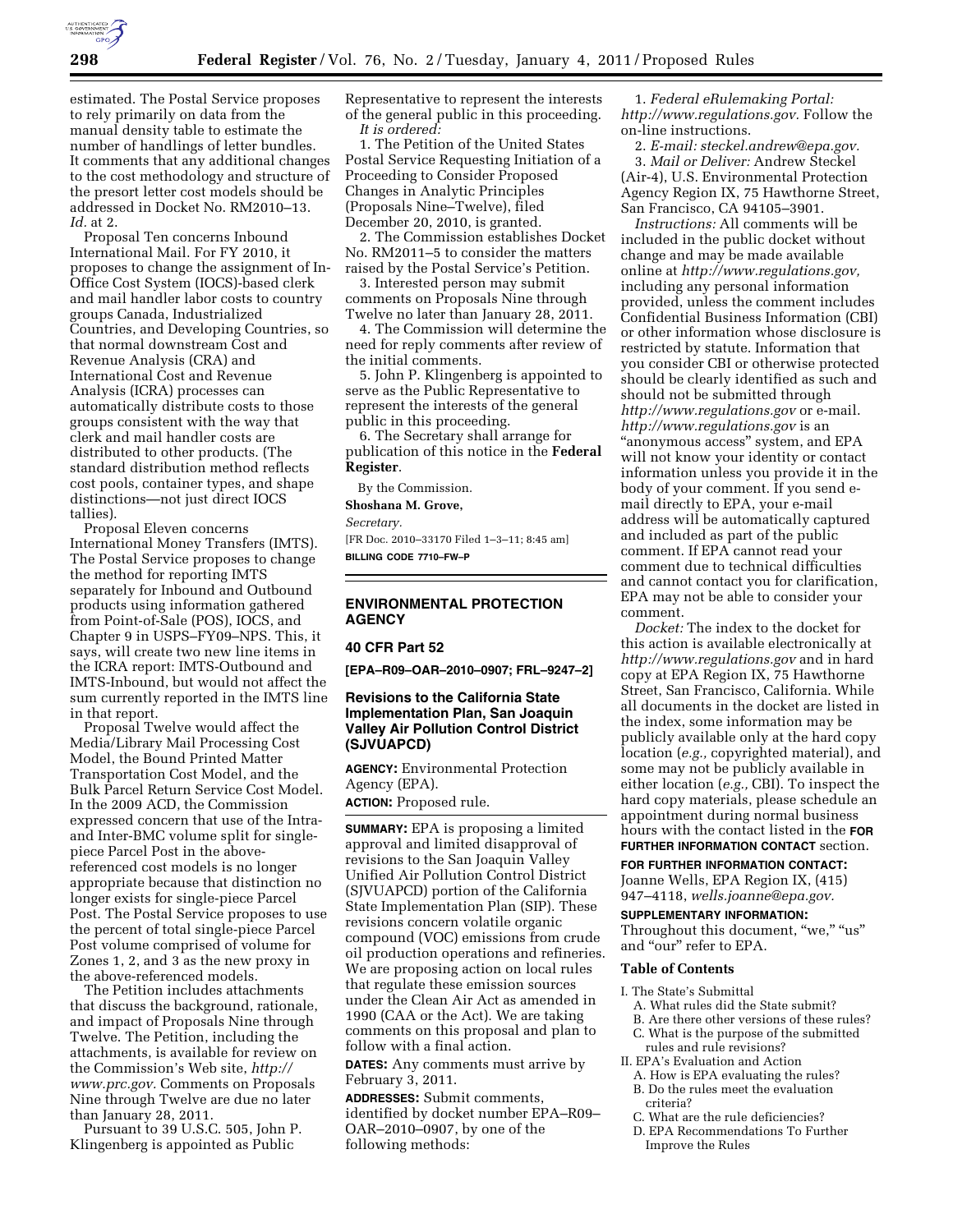E. Proposed Action and Public Comment III. Statutory and Executive Order Reviews

# **I. The State's Submittal**

*A. What rules did the State submit?*  Table 1 lists the rules addressed by this proposal with the date that they

were amended by the local air agency and submitted by the California Air Resources Board (CARB).

|  | <b>TABLE 1-SUBMITTED RULES</b> |  |
|--|--------------------------------|--|
|--|--------------------------------|--|

| Local agency         | Rule No. | Rule title | Amended              | Submitted            |
|----------------------|----------|------------|----------------------|----------------------|
| SJVUAPCD<br>SJVUAPCD | 4625∣    |            | 12/17/92<br>12/17/92 | 08/24/07<br>08/24/07 |

On September 17, 2007, the submittal for San Joaquin Valley Unified Air Pollution Control District Rules 4402 and 4625 was found to meet the completeness criteria in 40 CFR part 51 Appendix V, which must be met before formal EPA review.

## *B. Are there other versions of this rule?*

On December 13, 1994 (59 FR 64132), EPA approved into the SIP a previous version of Rule 4402, SJVUAPCD Rule 465.2. On May 13, 1993 (58 FR 28354), EPA approved into the SIP a previous version of Rule 4625, SJVUAPCD Rule 463.4. CARB has not submitted any subsequent versions of these rules for our consideration besides those submitted on August 24, 2007.

### *C. What is the purpose of the submitted rules and rule revisions?*

VOCs help produce ground-level ozone and smog, which harm human health and the environment. Section 110(a) of the CAA requires States to submit regulations that control VOC emissions. These rules were developed as part of the local district's program to control VOCs.

The purpose of the rules and the rule revisions are as follows:

• Rule 4402, Crude Oil Production Sumps, is designed to limit VOC emissions from crude oil production sumps. The rule is renumbered and the format updated. The rule purpose is added and the definition of VOC deleted. The exemptions for sumps at petroleum refineries, pits and ponds have been moved from Section I (Applicability) to Section 4.0 (Exemptions).

• Rule 4625, Wastewater Separators, is designed to limit VOC emissions from oil-water separators by requiring covers and use of vapor loss control devices. The rule is renumbered and the format updated. The rule purpose is added and the definition of VOC deleted. Paragraph 4.3 was added, which allows an exemption from the BACT and offset requirements of Rule 2201 for existing facilities where an incineration device has been added for the sole purpose of

complying with the requirements of this rule.

EPA's technical support document (TSD) for each rule has more information about these rules and the rule revisions.

# **II. EPA's Evaluation and Action**

### *A. How is EPA evaluating the rule?*

Generally, SIP rules must be enforceable (see section 110(a) of the Act), must require Reasonably Available Control Technology (RACT) for each category of sources covered by a Control Techniques Guidelines (CTG) document as well as each major source in nonattainment areas (*see* sections  $182(a)(2)$  and  $(b)(2)$ ), and must not relax existing requirements (*see* sections 110(l) and 193). The SJVUAPCD regulates an extreme ozone nonattainment area (*see* 40 CFR part 81), so Rules 4402 and 4625 must fulfill RACT.

Guidance and policy documents that we use to evaluate enforceability and RACT requirements consistently include the following:

1. ''Issues Relating to VOC Regulation Cutpoints, Deficiencies, and Deviations,'' EPA, May 25, 1988 (the Bluebook).

2. ''Guidance Document for Correcting Common VOC & Other Rule Deficiencies,'' EPA Region 9, August 21, 2001 (the Little Bluebook).

3. Portions of the proposed post-1987 ozone and carbon monoxide policy that concern RACT, 52 FR 45044 (November 24, 1987).

4. ''Requirements for Preparation, Adoption, and Submittal of Implementation Plans'', U.S. EPA, 40 CFR part 51.

5. ''RACT Qs & As-Reasonably Available Control Technology (RACT): Questions and Answers'', EPA, \_William T. Harnett, May 18, 2006. *[http://](http://www.epa.gov/ttn/oarpg/t1/memoranda/ractqanda.pdf)  [www.epa.gov/ttn/oarpg/t1/memoranda/](http://www.epa.gov/ttn/oarpg/t1/memoranda/ractqanda.pdf) [ractqanda.pdf.](http://www.epa.gov/ttn/oarpg/t1/memoranda/ractqanda.pdf)* 

6. ''Clean Water Act Analytical Methods'', U.S. EPA. *[http://](http://www.epa.gov/waterscience/methods/method/oil/oilfaq.html) [www.epa.gov/waterscience/methods/](http://www.epa.gov/waterscience/methods/method/oil/oilfaq.html)  [method/oil/oilfaq.html.](http://www.epa.gov/waterscience/methods/method/oil/oilfaq.html)* 

7. ''Test Methods for Evaluating Solid Waste, Physical/Chemical Methods (SW–846)'', U.S. EPA. *[http://](http://www.epa.gov/epawaste/hazard/testmethods/sw846/online/index.htm)  [www.epa.gov/epawaste/hazard/](http://www.epa.gov/epawaste/hazard/testmethods/sw846/online/index.htm)  [testmethods/sw846/online/index.htm.](http://www.epa.gov/epawaste/hazard/testmethods/sw846/online/index.htm)* 

8. ''Control of Refinery Vacuum Producing Systems, Water Separators and Process Units'', EPA–450/2–77–025, October 1977.

9. ''Standards of Performance for VOC Emissions from Petroleum Refinery Wastewater Systems'', 40 CFR part 60 subpart QQQ, November 23, 1988 (53 FR 47623).

10. ''National Emission Standards for Oil-Water Separators and Organic-Water Separators'', 40 CFR part 63 subpart VV, July 1, 1996 (61 FR 34195).

# *B. Do these rules meet the evaluation criteria?*

Both submitted Rules 4402 and 4625 clarify and marginally improve the SIP with revisions that are largely administrative. These rules are generally consistent with the relevant policy and guidance regarding enforceability and SIP relaxations. Rule provisions which do not meet the evaluation criteria are summarized below for each rule and discussed further in the TSD.

### *C. What are the rule deficiencies?*

These provisions conflict with section 110 and part D of the Act and prevent full approval of the SIP revision. Rule 4402, Crude Oil Production Sumps:

1. SJVUAPCD should strengthen these requirements to help implement RACT or demonstrate why such improvements are not appropriate in light of analogous requirements in neighboring districts.

a. Section 5.1.2 allows a 1 inch gap and does not require seals for rigid floating covers. In contrast, SCAQMD Rule 1176(e)(2)(B)(vi) and SLOCAPCD Rule 419 D.2.e. require rigid floating covers to have seals, the gap cannot exceed 1⁄8″ for a cumulative length of 95% of the perimeter, and no single gap may exceed  $\frac{1}{2}$  inch.

b. Section 5.2.5 requires fixed covers to be equipped with a pressure/vacuum valve set to within ten percent of maximum safe working pressure. In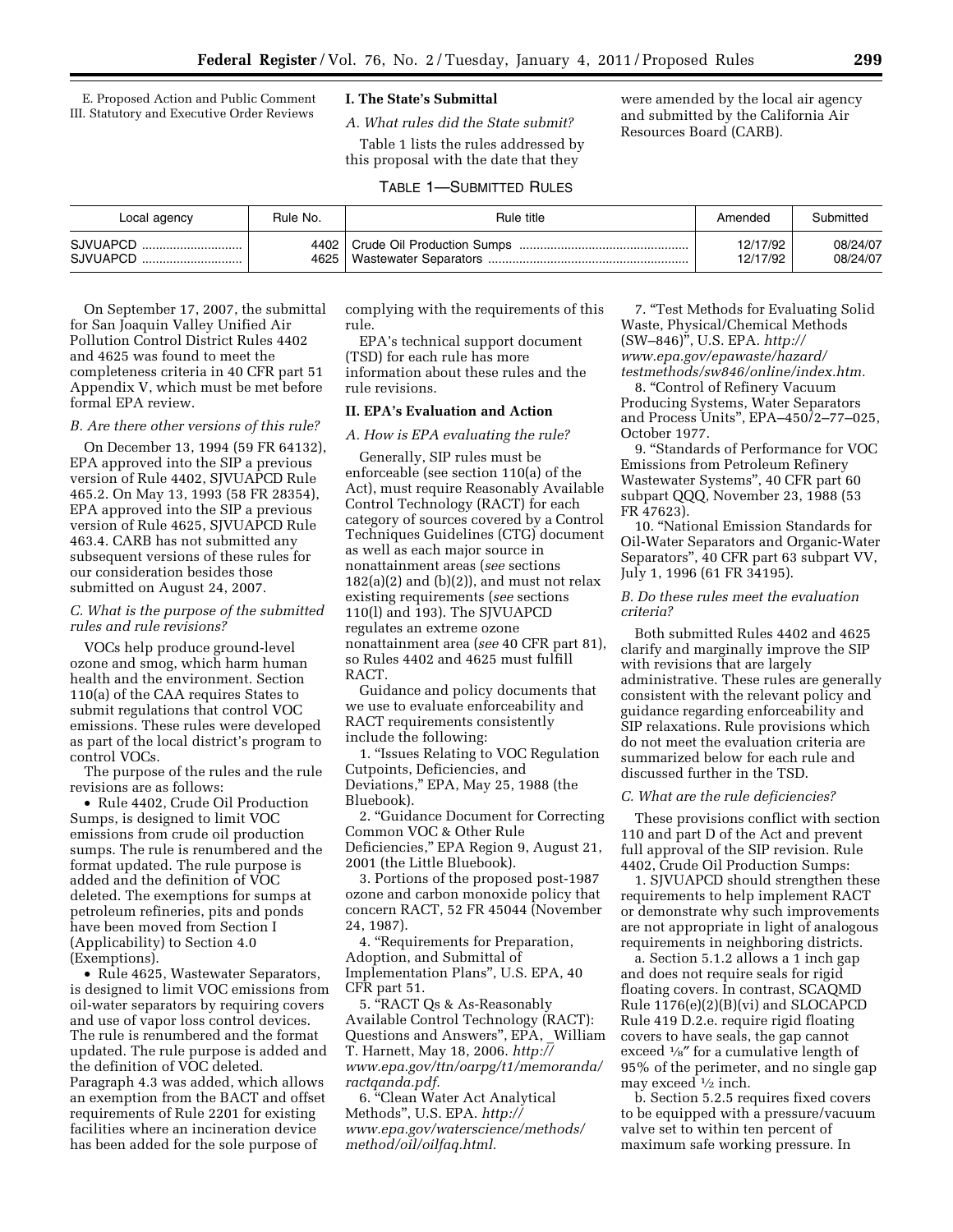contrast, SCAQMD Rule 1176(2)(A)(ii) and (6)(A) and SBCAPCD Rule 344 D.2.b.2 require that fixed covers be equipped with a 95% efficient Air Pollution Control (APC) device.

c. Rule 4402 does not require periodic inspection of covers and APC equipment to ensure proper operation. In contrast, SCAQMD Rule 1176(f)(C) requires periodic leak inspection and APC testing.

d. Rule 4402 has exemptions that are more broad than those found in other districts rules. SJVUAPCD should analyze whether these exemptions continue to be appropriate. This analysis should consider more current cost data than used in the 2009 RACT Analysis, and should consider alternative disposal methods (*e.g.,*  underground injection, tanks, or additional pretreatment) in addition to sump and pond covers. The following exemptions are of particular concern:

• Uncontrolled VOC emissions from exempted 2nd and 3rd stage sumps. Section 4.1.1 exempts operations less than 6,000 barrels per day with sumps less than 1,000 sf and section 4.1.3 exempts operations less than 300 barrels per day with sumps less than 5,000 sf from substantive requirements. No other neighboring districts allow exemptions for small producers except for SBCAPCD Rule 344. The exemption in Santa Barbara's rule is more restrictive than the exemptions found in Rule 4402.

• Section 4.1.7 exempts ponds of "clean produced water" with less than 35 mg/l VOC from Rule 4402 requirements. In contrast, SCAQMD Rule 1176(i)(5)(J), VCAPCD Rule 71.4 C.1.c and SLOCAPCD Rule 419 C.4 exempt wastewater sumps only where the VOC/ROC content does not exceed 5 mg/l at the inlet. Of particular concern are VOC emissions from the ponds that initially receive the oily wastewater from oil production facilities. Alternatives including additional pretreatment to lower the VOC content and other disposal methods such as underground injection should be evaluated.

e. Rule 4402 does not limit the time that oil or oily water can be kept in an emergency pit. In contrast, SLOCAPCD Rule 419 C.2 requires clean-up to begin within 24 hours and finish within 15 days.

f. Rule 4402 allows 1st stage sumps. In contrast, SBCAPCD Rule 344 and VCAPCD Rule 71.4 do not allow the operation of 1st stage sumps.

g. Provisions should be added in Rule 4402 or Rule 4623 (Storage of Organic Liquids) that ensure that tanks used to

replace the 1st stage crude oil sumps have adequate VOC controls.

2. The following revisions are needed to improve rule clarity and enforceability consistent with CAA section 110(a).

a. Please remove the language at the end of Section 5.3 that states ''If replacement tank exclusively serves identical function of sump replaced, permitting of such tank shall not be considered an emission change for the purposes of Rule 2201 (New and Modified Source Review Rule)''. Any exemptions to NSR requirements should be evaluated in context of SJVUAPCD's NSR program (*e.g.,* Rule 2020) and incorporated within the NSR program only if appropriate. Such exemptions should not be in source-specific prohibitory rules like Rule 4402.

b. Revise section 6.2 Test Methods to remove and/or replace inappropriate or outdated test methods such as 6.2.1 ARB Method 432, which is designed for paints and coatings and not oily wastewater. We also recommend adding EPA Test Method 21 in section 6.2 for determining leaks.

c. Update the definition of clean product water (Section 3.1) replacing outdated EPA Test Methods 4.13.2, 418.2 and 8240 that used CFC–113 as the extraction solvent. The new test methods using non-CFC extraction solvents are EPA Method 1664A and EPA Method 8260.

d. Please revise section 6.1 (Recordkeeping) to:

• Add requirement for facilities to keep records of all inspections for leaks and testing of APC devices (for example, see SCAQMD Rule 1176 (g) (1)).

• Add requirement to document use of emergency pits, including when use started, clean-up started and clean-up finished.

• Require documentation justifying any exemptions claimed under section 4, including 4.1.7, which exempts pits and ponds.

• Add requirements to verify the sump surface area and the annual production rates for both the small producers and very small producers in section 6.1.1.

• Add requirement to keep all records for at least two, and preferably five years.

Rule 4625, Wastewater Separators: The following revisions are needed to improve rule clarity, enforceability, and to strengthen requirements to help implement RACT.

1. The December 1992 amendment added exemption 4.3, which reads ''For existing facilities, if an incineration device is added or modified for the sole purpose of complying with the

requirements of this rule, such a device shall be exempt from the Best Available Control Technology and the Offset requirements of Rule 2201 (New and Modified Stationary Source Review Rule)''. This exemption should be removed from Rule 4625. Any exemptions to NSR requirements should be evaluated in context of SJVUAPCD's NSR program (*e.g.,* Rule 2020) and incorporated within the NSR program only if appropriate. Such exemptions should not be in source-specific prohibitory rules like Rule 4625.

2. Although Rule 4625 includes similar requirements to the 1977 CTG, SJVUAPCD has not adequately demonstrated that Rule 4625 currently implements RACT because RACT can change over time as control technology improves and/or becomes more available. More stringent requirements exist in the NSPS (1988), NESHAP (1995), BAAQMD Rule 8–8 (1993) and SCAQMD 1176 (1996). These regulations have requirements for stricter VOC controls (*see, e.g.,* 95% requirement in SCAQMD Rule 1176, section  $(e)(2)(A)(ii)$  and  $(e)(6)$ , additional design requirements for controlling fugitive emissions or breathing losses (see, e.g., BAAQMD Regulation 8 Rule 8, section 302.4), and additional requirements for inspections and maintenance (see, *e.g.,* BAAQMD Regulation 8 Rule 8, section 302.4 and 302.6).

3. The exemption for air flotation units precludes regulation of potentially significant VOC sources (section 4.2). Even though these sources are currently regulated via District permit conditions, SJVUAPCD should subject them to SIP requirements as part of Rule 4625 or demonstrate why that is not necessary. There is no specific allowance in the CTG or other guidance documents for exempting air flotation units from regulation and no other California air district rules include such an exemption.

4. To improve enforceability, SJVUAPCD should revise section 6.0 Test Methods to remove inappropriate or outdated test methods such as 6.1.2 ARB Method 432 for paints and coatings, and 6.1.3 which refers to an obsolete document superseded by EPA Method 204 for determining capture efficiency (40 CFR part 51). We recommend including EPA Test Method 21 (measurements of leaks) as referenced in SJVUAPCD Rule 4455, Section 6.4 Test Methods, or SCAQMD Rule 1176, Section (h).

5. The SJVUAPCD 2009 RACT SIP Demonstration mentions that the requirements in SJVUAPCD Rule 4455, ''Components at Petroleum Refineries,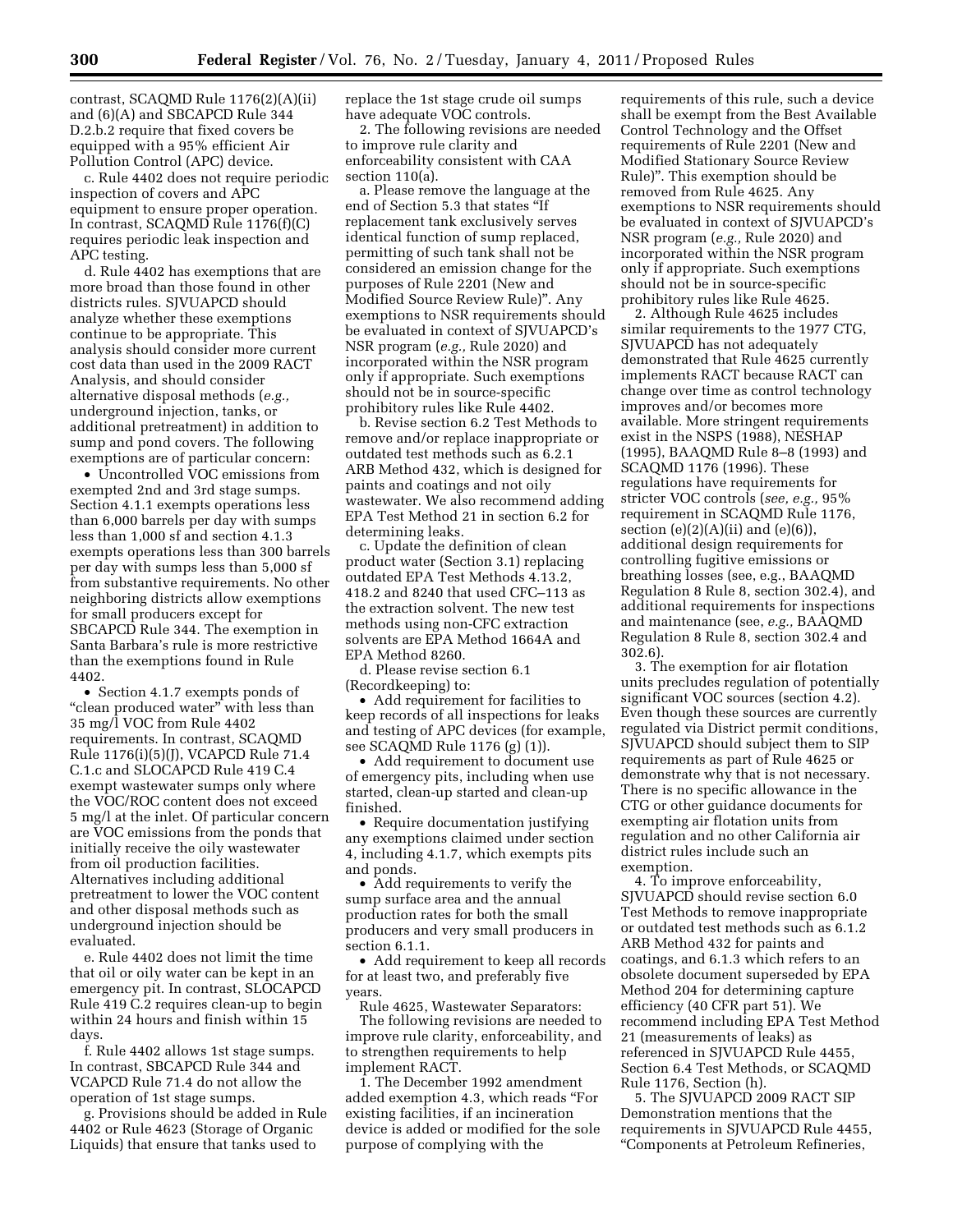Gas Liquids Processing Facilities and Chemical Plants'', apply to oil-water separators. SJVUAPCD should include those requirements directly in Rule 4625 or by reference to improve enforceability, or demonstrate that this is not appropriate.

6. To ensure ongoing compliance and strengthen enforceability, SJVUACPD should add to the rule requirements for inspections of covers, access hatches and other openings and emissions control equipment, along with recordkeeping requirements for inspections and testing or demonstrate that this is not appropriate. For example, please see SCAQMD Rule 1176, section (f) and (g).

7. SJVUAPCD should delete or justify exemption 4.1 for wastewater separators exceeding a set value for a sump surface area to the rate of oil vapor loss ratio. The only other rule where we found such exemption is SCAQMD Rule 464 for Wastewater Separators; last amended December 7, 1990. This exemption is not found in the newer SCAQMD Rule 1176, ''VOC Emissions from Wastewater Systems'', amended September 13, 1996, which also addresses wastewater separators and which largely supersedes Rule 464.

D. EPA recommendations to further improve these rules.

The TSD for each of these rules describes additional rule revisions that we recommend for the next time the local agency modifies these rules.

### *E. Proposed Action and Public Comment*

As authorized in sections 110(k)(3) and 301(a) of the Act, EPA is proposing a limited approval of the submitted rules to improve the SIP. If finalized, this action would incorporate the submitted rules into the SIP, including those provisions identified as deficient. This approval is limited because EPA is simultaneously proposing a limited disapproval of the rule under section  $110(k)(3)$ . If this disapproval is finalized, sanctions will be imposed under section 179 of the Act unless EPA approves subsequent SIP revisions that correct the rule deficiencies within 18 months of the disapproval. These sanctions would be imposed according to 40 CFR 52.31. A final disapproval would also trigger the 2-year clock for the federal implementation plan (FIP) requirement under section 110(c). Note that the submitted rules have been adopted by the SJVUAPCD, and EPA's final limited disapproval would not prevent the local agency from enforcing them.

We will accept comments from the public on the proposed limited approval and limited disapproval for the next 30 days.

## **III. Statutory and Executive Order Reviews**

### *A. Executive Order 12866, Regulatory Planning and Review*

The Office of Management and Budget (OMB) has exempted this regulatory action from Executive Order 12866, entitled ''Regulatory Planning and Review.''

## *B. Paperwork Reduction Act*

This action does not impose an information collection burden under the provisions of the Paperwork Reduction Act, 44 U.S.C. 3501 *et seq.* Burden is defined at 5 CFR 1320.3(b).

### *C. Regulatory Flexibility Act*

The Regulatory Flexibility Act (RFA) generally requires an agency to conduct a regulatory flexibility analysis of any rule subject to notice and comment rulemaking requirements unless the agency certifies that the rule will not have a significant economic impact on a substantial number of small entities. Small entities include small businesses, small not-for-profit enterprises, and small governmental jurisdictions.

This rule will not have a significant impact on a substantial number of small entities because SIP approvals or disapprovals under section 110 and subchapter I, part D of the Clean Air Act do not create any new requirements but simply approve or disapprove requirements that the State is already imposing. Therefore, because the proposed Federal SIP limited approval/ limited disapproval does not create any new requirements, I certify that this action will not have a significant economic impact on a substantial number of small entities.

Moreover, due to the nature of the Federal-State relationship under the Clean Air Act, preparation of flexibility analysis would constitute Federal inquiry into the economic reasonableness of state action. The Clean Air Act forbids EPA to base its actions concerning SIPs on such grounds. *Union Electric Co.* v. *U.S. EPA,*  427 U.S. 246, 255–66 (1976); 42 U.S.C. 7410(a) (2).

### *D. Unfunded Mandates Reform Act*

Under sections 202 of the Unfunded Mandates Reform Act of 1995 (''Unfunded Mandates Act''), signed into law on March 22, 1995, EPA must prepare a budgetary impact statement to accompany any proposed or final rule that includes a Federal mandate that may result in estimated costs to State, local, or tribal governments in the

aggregate; or to the private sector, of \$100 million or more. Under section 205, EPA must select the most costeffective and least burdensome alternative that achieves the objectives of the rule and is consistent with statutory requirements. Section 203 requires EPA to establish a plan for informing and advising any small governments that may be significantly or uniquely impacted by the rule.

EPA has determined that the limited approval/limited disapproval action proposed does not include a Federal mandate that may result in estimated costs of \$100 million or more to either State, local, or tribal governments in the aggregate, or to the private sector. This Federal action proposes to approve and disapprove pre-existing requirements under State or local law, and imposes no new requirements. Accordingly, no additional costs to State, local, or tribal governments, or to the private sector, result from this action.

#### *E. Executive Order 13132, Federalism*

*Federalism* (64 FR 43255, August 10, 1999) revokes and replaces Executive Orders 12612 (Federalism) and 12875 (Enhancing the Intergovernmental Partnership). Executive Order 13132 requires EPA to develop an accountable process to ensure ''meaningful and timely input by State and local officials in the development of regulatory policies that have federalism implications." "Policies that have federalism implications'' is defined in the Executive Order to include regulations that have "substantial direct effects on the States, on the relationship between the national government and the States, or on the distribution of power and responsibilities among the various levels of government.'' Under Executive Order 13132, EPA may not issue a regulation that has federalism implications, that imposes substantial direct compliance costs, and that is not required by statute, unless the Federal government provides the funds necessary to pay the direct compliance costs incurred by State and local governments, or EPA consults with State and local officials early in the process of developing the proposed regulation. EPA also may not issue a regulation that has federalism implications and that preempts State law unless the Agency consults with State and local officials early in the process of developing the proposed regulation.

This rule will not have substantial direct effects on the States, on the relationship between the national government and the States, or on the distribution of power and